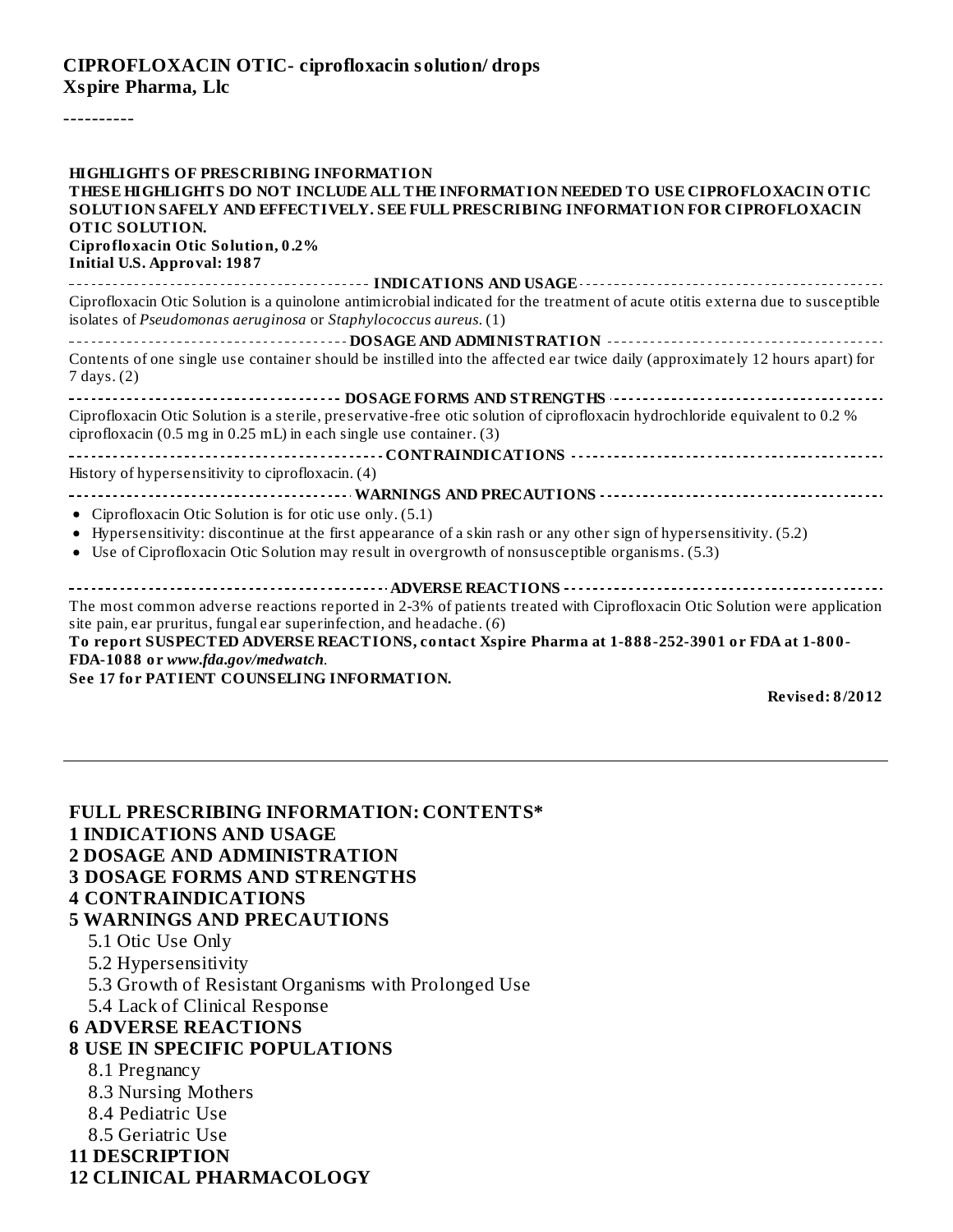12.1 Mechanism of Action 12.3 Pharmacokinetics 12.4 Microbiology **13 NON-CLINICAL TOXICOLOGY** 13.1 Carcinogenesis, Mutagenesis, and Impairment of Fertility **14 CLINICAL STUDIES 16 HOW SUPPLIED/STORAGE AND HANDLING 17 PATIENT COUNSELING INFORMATION** 17.1 Directions for Use 17.2 Hypersensitivity

\* Sections or subsections omitted from the full prescribing information are not listed.

## **FULL PRESCRIBING INFORMATION**

## **1 INDICATIONS AND USAGE**

Ciprofloxacin Otic Solution is a quinolone antimicrobial indicated for the treatment of acute otitis externa due to susceptible isolates of *Pseudomonas aeruginosa* or *Staphylococcus aureus*.

## **2 DOSAGE AND ADMINISTRATION**

The contents of one single use container (deliverable volume: 0.25 mL) should be instilled into the affected ear twice daily (approximately 12 hours apart) for 7 days.

Wash hands before use. The solution should be warmed, by holding the container in the hands for at least 1 minute, to minimize the dizziness that may result from the instillation of a cold solution into the ear canal. The patient should lie with the affected ear upward and then the solution should be instilled. This position should be maintained for at least 1 minute to facilitate penetration of the drops into the ear. Repeat, if necessary, for the opposite ear.

## **3 DOSAGE FORMS AND STRENGTHS**

Ciprofloxacin Otic Solution is a sterile, preservative-free, otic solution of ciprofloxacin hydrochloride equivalent to 0.2 % ciprofloxacin (0.5 mg in 0.25 mL) in each single use container.

## **4 CONTRAINDICATIONS**

Ciprofloxacin Otic Solution is contraindicated in persons with a history of hypersensitivity to ciprofloxacin.

## **5 WARNINGS AND PRECAUTIONS**

## **5.1 Otic Us e Only**

Ciprofloxacin Otic Solution is for otic use only. It should not be used for injection, for inhalation or for topical ophthalmic use.

## **5.2 Hypers ensitivity**

Ciprofloxacin Otic Solution should be discontinued at the first appearance of a skin rash or any other sign of hypersensitivity.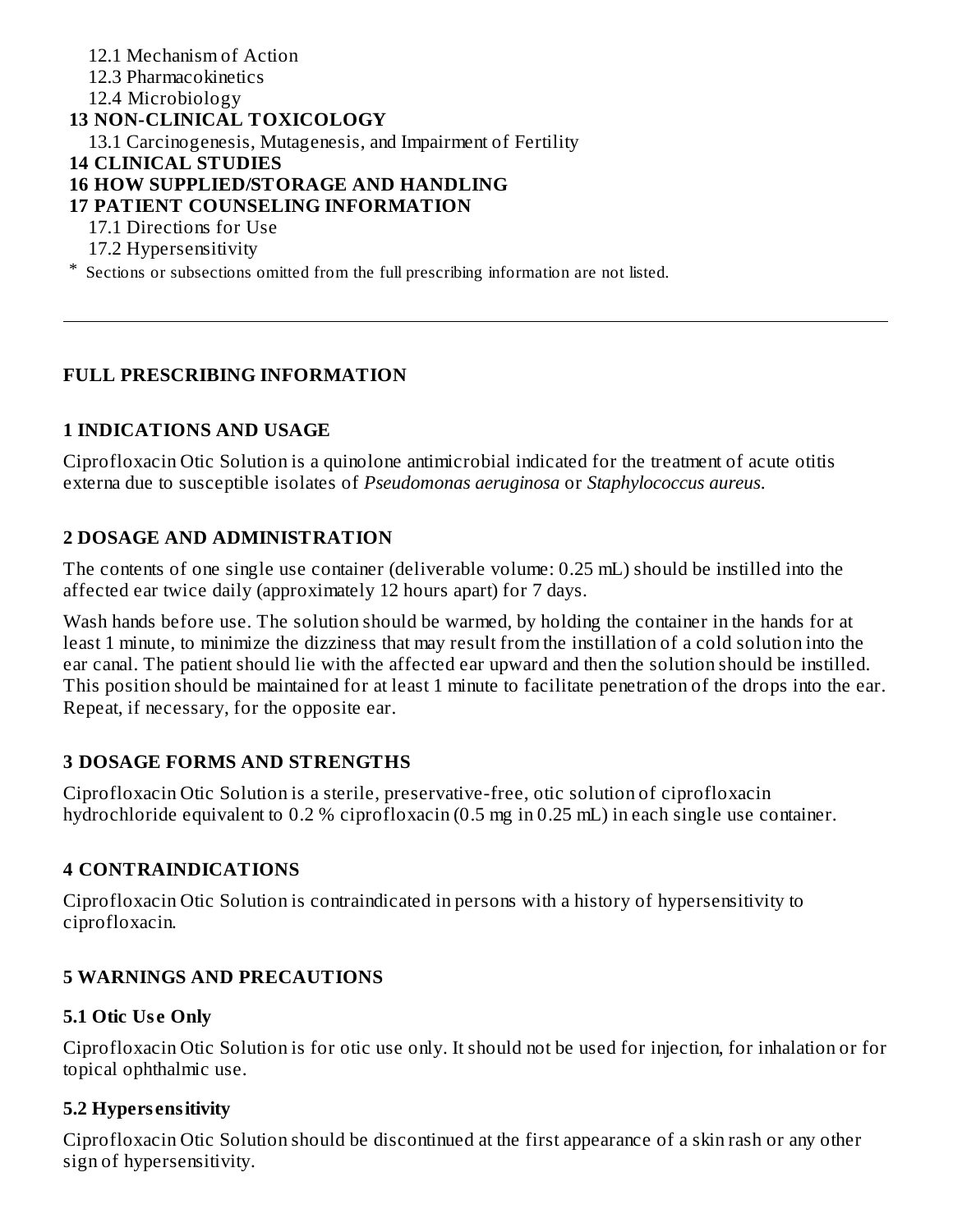## **5.3 Growth of Resistant Organisms with Prolonged Us e**

As with other anti-infectives, use of Ciprofloxacin Otic Solution may result in overgrowth of nonsusceptible organisms, including yeast and fungi. If super-infection occurs, discontinue use and institute alternative therapy.

# **5.4 Lack of Clinical Respons e**

If the infection is not improved after one week of therapy, cultures may help guide further treatment.

# **6 ADVERSE REACTIONS**

Because clinical studies are conducted under widely varying conditions, adverse drug reaction rates observed in the clinical studies of a drug cannot be directly compared to rates in the clinical studies of another drug and may not reflect the rates observed in clinical practice.

In a randomized, active-controlled clinical trial, approximately 300 patients with clinical signs and symptoms of otitis externa were treated with Ciprofloxacin Otic Solution. The most frequently reported adverse reactions were application site pain, ear pruritus, fungal ear superinfection, and headache, each reported in approximately 2-3% of patients.

# **8 USE IN SPECIFIC POPULATIONS**

## **8.1 Pregnancy**

Pregnancy Category C.

Reproduction studies have been performed in rats and mice using oral doses of up to 100 mg/kg and intravenous (IV) doses up to 30 mg/kg and have revealed no evidence of harm to the fetus as a result of ciprofloxacin. In rabbits, ciprofloxacin (30 and 100 mg/kg orally) produced gastrointestinal disturbances resulting in maternal weight loss and an increased incidence of abortion, but no teratogenicity was observed at either dose. After intravenous administration of doses up to 20 mg/kg, no maternal toxicity was produced in the rabbit, and no embryotoxicity or teratogenicity was observed.

Animal reproduction studies have not been conducted with Ciprofloxacin Otic Solution. No adequate and well-controlled studies have been performed in pregnant women. Caution should be exercised when Ciprofloxacin Otic Solution is used by a pregnant woman.

# **8.3 Nursing Mothers**

Ciprofloxacin is excreted in human milk with systemic use. It is not known whether ciprofloxacin is excreted in human milk following otic use. Because of the potential for serious adverse reactions in nursing infants, a decision should be made whether to discontinue nursing or to discontinue the drug, taking into account the importance of the drug to the mother.

## **8.4 Pediatric Us e**

The safety and effectiveness of Ciprofloxacin Otic Solution in infants below one year of age have not been established. The efficacy of Ciprofloxacin Otic Solution in treating otitis externa in pediatric patients one year or older has been demonstrated in controlled clinical trials (see Section 14 Clinical Studies).

There is no evidence that the otic administration of quinolones has any effect on weight bearing joints, even though systemic administration of some quinolones has been shown to cause arthropathy in immature animals.

## **8.5 Geriatric Us e**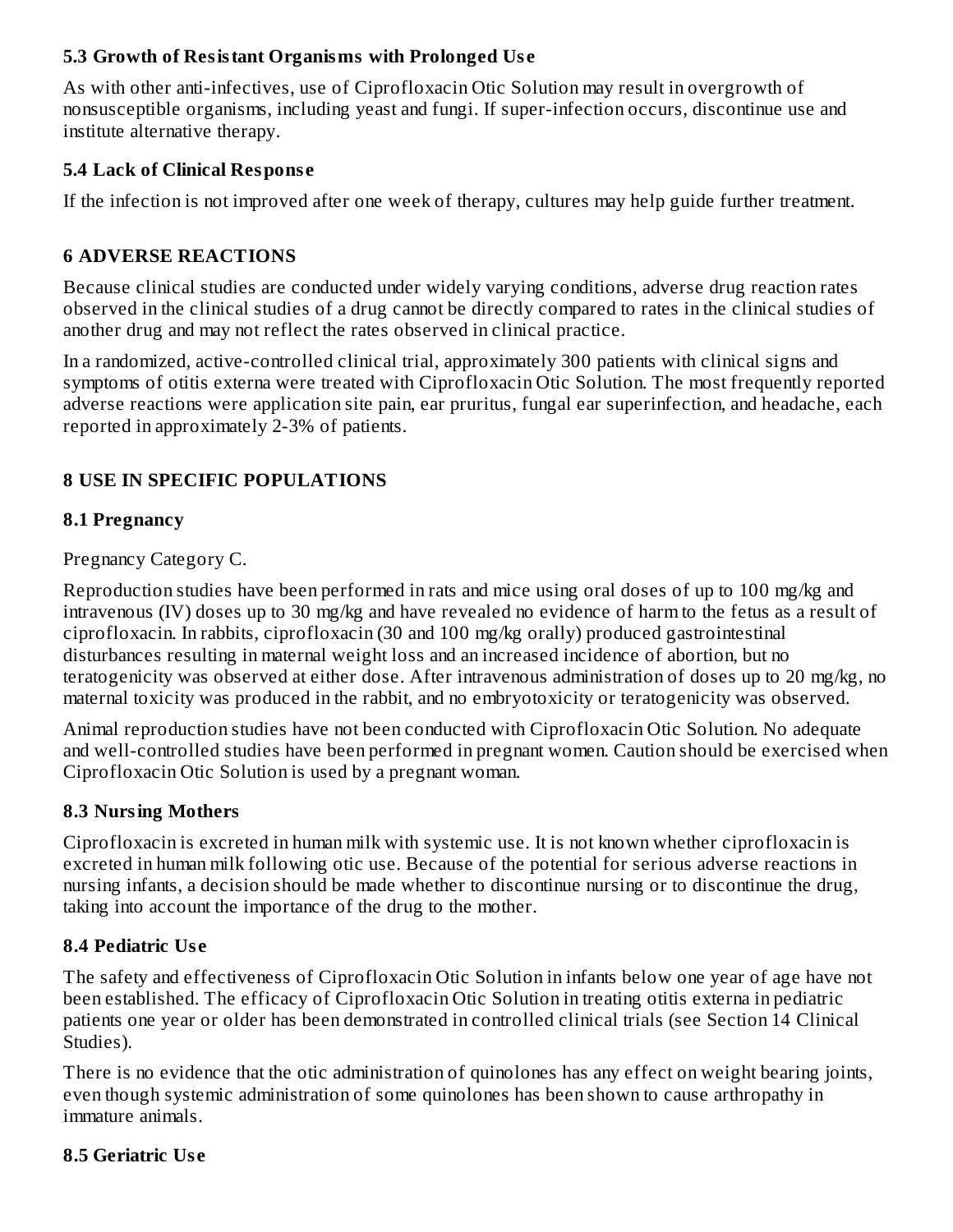No overall differences in safety and effectiveness have been observed between elderly and younger patients.

# **11 DESCRIPTION**

Ciprofloxacin Otic Solution 0.2% contains the synthetic antimicrobial agent ciprofloxacin hydrochloride. Ciprofloxacin Otic Solution is a sterile, preservative-free solution for otic use. Each single use container of Ciprofloxacin Otic Solution delivers 0.25 mL of solution equivalent to 0.5 mg of ciprofloxacin. The inactive ingredients are povidone, glycerin, and water for injection. Sodium hydroxide and/or lactic acid may be added to adjust pH.

Ciprofloxacin, a fluroquinolone is available as the monohydrochloride, monohydrate salt of 1 cyclopropyl-6-fluoro-1,4-dihydro-4-oxo-7-(1-piperazinyl)-3-quinolinecarboxylic acid. Its molecular formula is  $C_{17}H_{18}FN_3O_3 \cdot HCl \cdot H_2O$ , and molecular weight is 385.82.

The chemical structure of ciprofloxacin hydrochloride is:



# **12 CLINICAL PHARMACOLOGY**

# **12.1 Mechanism of Action**

Ciprofloxacin is a fluoroquinolone antimicrobial (see 12.4 Clinical Pharmacology, Microbiology).

# **12.3 Pharmacokinetics**

The plasma concentrations of ciprofloxacin were not measured following administration of 0.25 mL Ciprofloxacin Otic Solution (total dose: 0.5 mg ciprofloxacin). However, the maximum plasma concentration of ciprofloxacin is anticipated to be less than 5 ng/mL.

# **12.4 Microbiology**

The bactericidal action of ciprofloxacin results from interference with the enzyme DNA gyrase, which is needed for the synthesis of bacterial DNA.

Bacterial resistance to quinolones can develop through chromosomally- or plasmid-mediated mechanisms.

The mechanism of action of fluoroquinolones, including ciprofloxacin, is different from that of macrolides. Therefore, ciprofloxacin may be active against pathogens that are resistant to these antibiotics, and these antibiotics may be active against pathogens that are resistant to ciprofloxacin. *In vitro* studies demonstrated cross-resistance between ciprofloxacin and some fluoroquinolones.

Ciprofloxacin has been shown to be active against most isolates of the following bacteria, both *in vitro* and in clinical infections of acute otitis externa as described in Section 1 Indications and Usage.

*SPtsaepuhdyolomcooncacsusaearuurgeiunsosa.*

# **13 NON-CLINICAL TOXICOLOGY**

# **13.1 Carcinogenesis, Mutagenesis, and Impairment of Fertility**

Long-term carcinogenicity studies in mice and rats have been completed for ciprofloxacin. After daily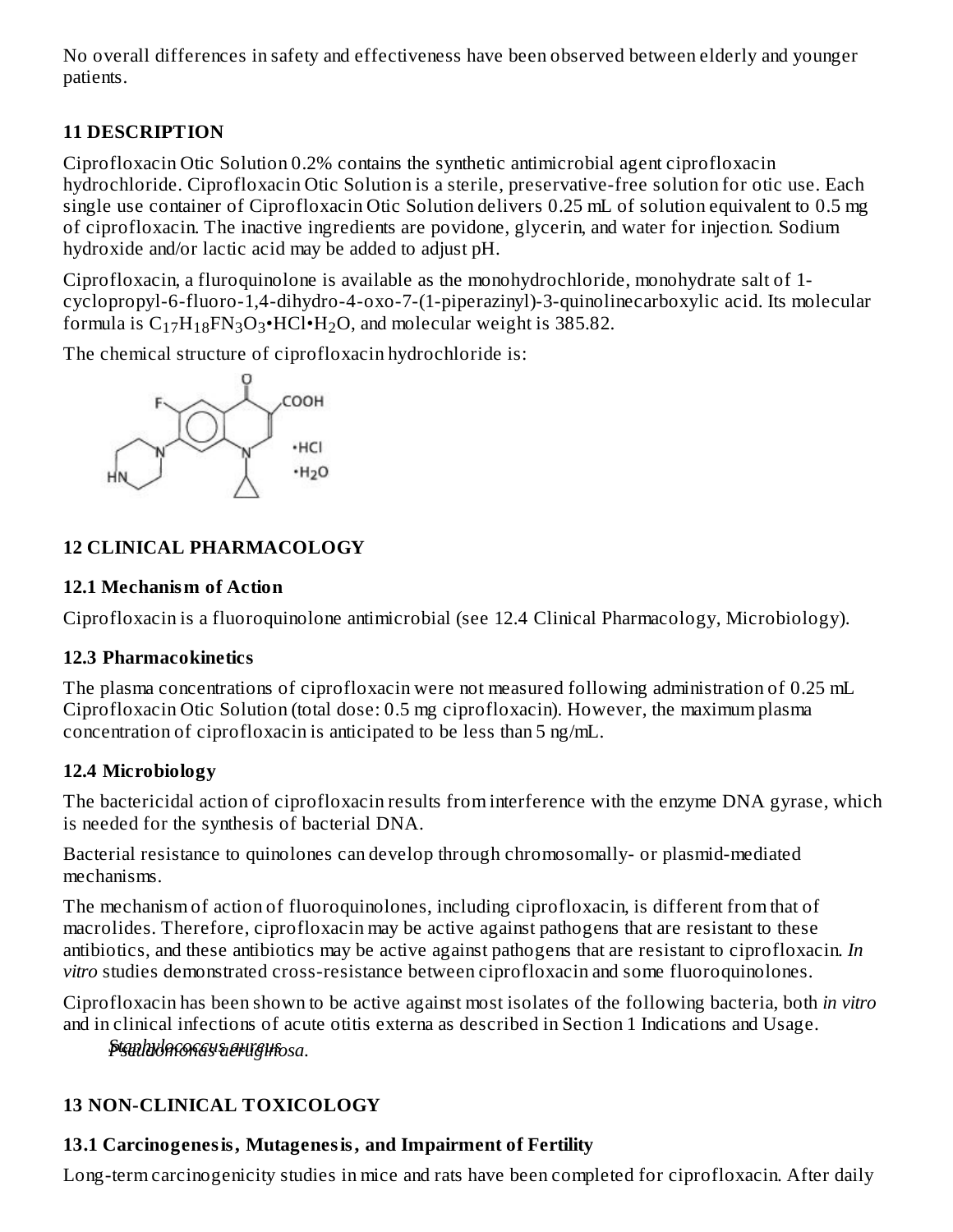oral doses of 750 mg/kg (mice) and 250 mg/kg (rats) were administered for up to 2 years, there was no evidence that ciprofloxacin had any carcinogenic or tumorigenic effects in these species. No long-term studies of Ciprofloxacin Otic Solution have been performed to evaluate carcinogenic potential.

Eight *in vitro* mutagenicity tests have been conducted with ciprofloxacin, and the test results are listed below:

- *Salmonella*/Microsome Test (Negative)
- *Escherichia coli* DNA Repair Assay (Negative)
- Mouse Lymphoma Cell Forward Mutation Assay (Positive)
- Chinese Hamster V79 Cell HGPRT Test (Negative)
- Syrian Hamster Embryo Cell Transformation Assay (Negative)
- *Saccharomyces cerevisiae* Point Mutation Assay (Negative)
- *Saccharomyces cerevisiae* Mitotic Crossover and Gene Conversion Assay (Negative)
- Rat Hepatocyte DNA Repair Assay (Positive).  $\bullet$

Two of the 8 *in vitro* tests were positive, but results of the following 3 *in vivo* test systems gave negative results:

- Rat Hepatocyte DNA Repair Assay
- Micronucleus Test (Mice)
- Dominant Lethal Test (Mice).

Fertility studies performed in rats at oral doses of ciprofloxacin up to 100 mg/kg/day revealed no evidence of impairment. This would be over 100 times the maximum recommended clinical dose of ototopical ciprofloxacin based upon body surface area, assuming total absorption of ciprofloxacin from the ear of a patient treated with Ciprofloxacin Otic Solution twice per day.

# **14 CLINICAL STUDIES**

In a randomized, multi-center, evaluator-blinded study of patients with acute otitis externa, patients were treated with either Ciprofloxacin Otic Solution twice daily or neomycin and polymyxin B sulfates and hydrocortisone otic solution (PNH) three times daily for 7 days.

In the per protocol population, clinical cure was achieved at the end of a 7-day treatment in 70% (173/247) for the Ciprofloxacin Otic Solution treated group versus 60% (147/243) for the control treated group.

# **16 HOW SUPPLIED/STORAGE AND HANDLING**

Ciprofloxacin Otic Solution is a clear, colorless, sterile, preservative-free solution. Ciprofloxacin Otic Solution is supplied as a 0.2% otic solution in a low-density polyethylene (LDPE) single use container. Each single use container delivers 0.25 mL of solution equivalent to 0.5 mg of ciprofloxacin; 14 single use containers are packaged in a foil overwrap pouch in a carton (NDC 42195-550-14).

Store at 15ºC to 25ºC (59ºF to 77ºF). Discard used containers. Store unused containers in pouch to protect from light.

# **17 PATIENT COUNSELING INFORMATION**

# **17.1 Directions for Us e**

Patients should be advised that Ciprofloxacin Otic Solution is for otic use only. It is not for ophthalmic or inhalation use. It is not for injection.

Ciprofloxacin Otic Solution should be given 2 times each day (about 12 hours apart) in each infected ear.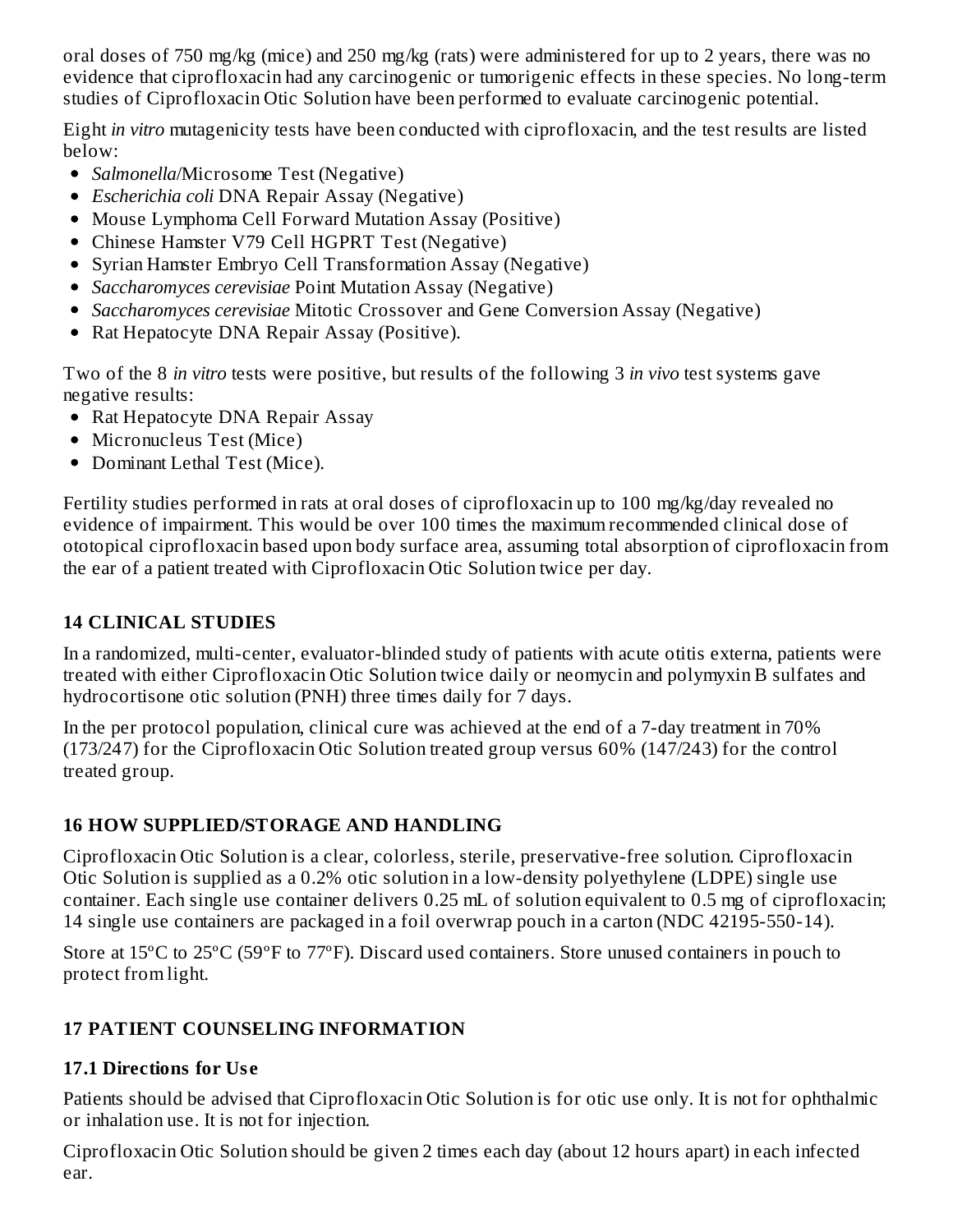Ciprofloxacin Otic Solution should be used for as long as it is prescribed, even if the symptoms improve. The patient should be advised to follow these directions while on Ciprofloxacin Otic Solution:

• Wash their hands before use.



Warm the container in their hands for at least one minute prior to use to minimize dizziness that may result from the instillation of a cold solution into the ear canal. Twist off and discard top of container.



Lie with the affected ear upward and then instill the contents of one container into the ear. Maintain this position for at least one minute to facilitate penetration of the drops into the ear.



- Repeat, if necessary, for the opposite ear.
- Discard used container.
- Store unused containers in pouch to protect from light.

## **17.2 Hypers ensitivity**

Patients should be advised to immediately discontinue Ciprofloxacin Otic Solution at the first appearance of a skin rash or any other sign of hypersensitivity [see Section 5.1 Warnings and Precautions].

Ciprofloxacin Otic Solution is: Distributed by: Xspire Pharma P.O. Box 1724 Madison, MS 39130.

Manufactured by: The Ritedose Corporation Columbia, SC 29203 USA

## **PRINCIPAL DISPLAY PANEL - 0.25 mL**

Sterile Preservative-Free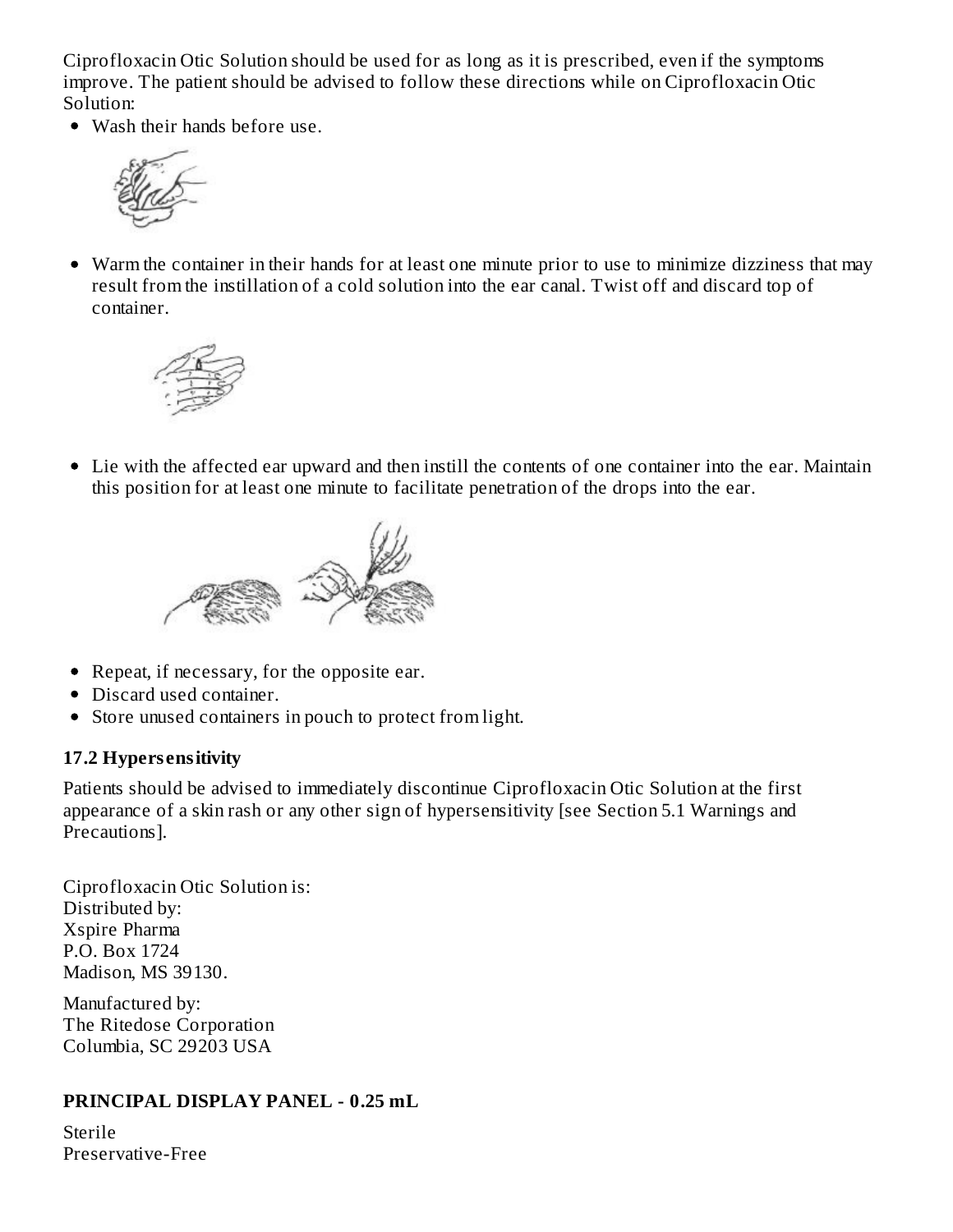#### **NDC 42195-0550-14**

*Ciprofloxacin Otic Solution, 0.2%*

*Containers not for individual sale.*

## **Dis card us ed containers.**

**Store at 15ºC to 25ºC (59ºF to 77ºF). Store unus ed containers in pouch to protect from light.**

*Contents: 14 single use containers 0.25 ml each (deliverable volume)*

# $R_x$  Only

Manufactured by: The Ritedose Corporation Columbia, SC 29203 USA

#### **(Xspire Pharma**

P.O. Box 1724 Madison, MS 39130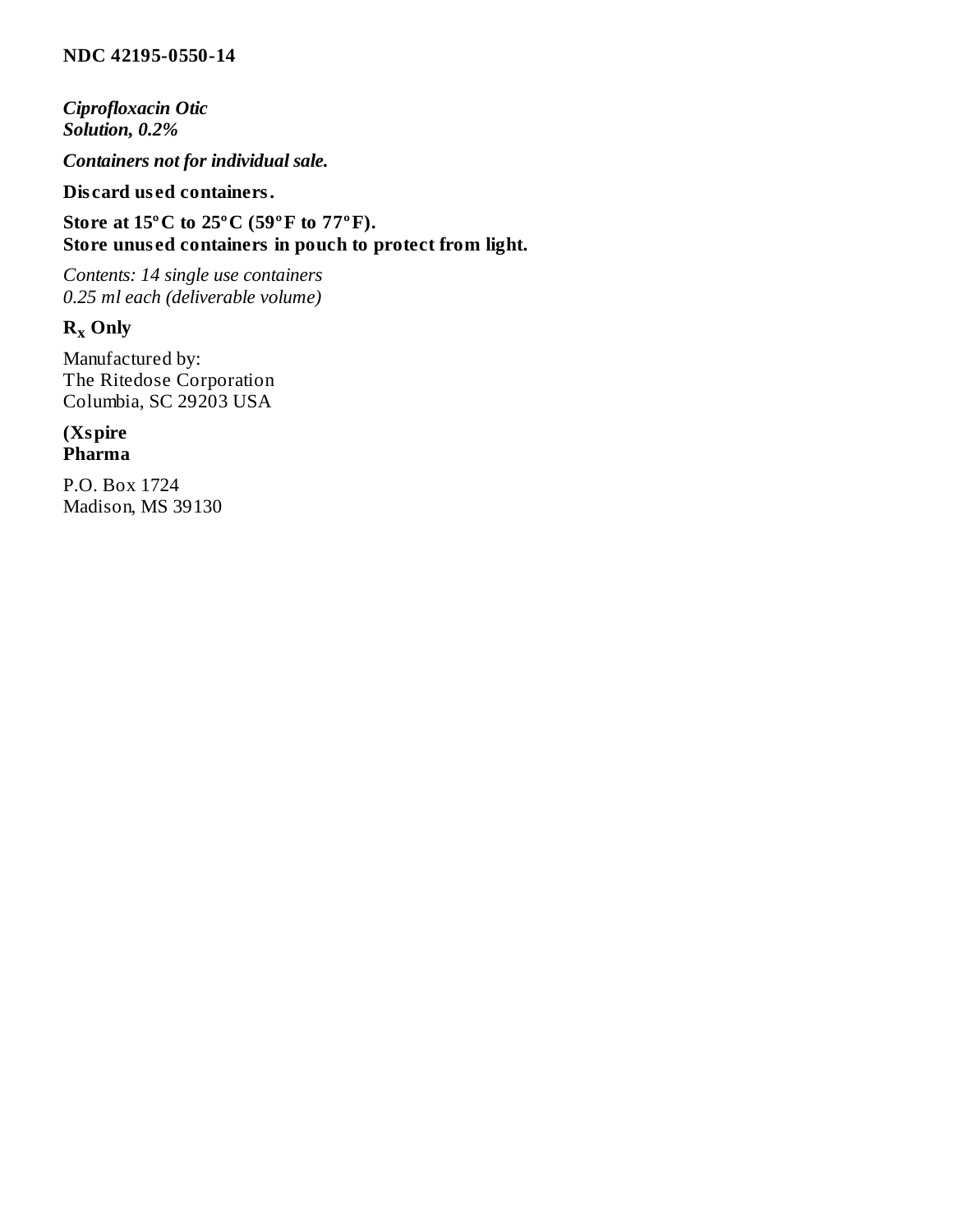NDC 42195-0550-14

# Sterile Preservative-Free

# **Ciprofloxacin Otic** Solution, 0.2%

# Containers not for individual sale.

# **Discard used containers.**

Store at 15° to 25°C (59° to 77°F). Store unused containers in pouch to protect from light.

Contents: 14 single use containers, 0.25 mL each (deliverable volume)

**OTIC USE** 



**USE IN EARS ONLY** 

Manufactured by: The Ritedose Corporation Columbia, SC 29203 USA Distributed by:



R<sub>only</sub>

#### **CIPROFLOXACIN OTIC** ciprofloxacin solution/drops **Product Information** HUMAN PRESCRIPTION DRUG NDC:42195-550 Product Type Item Code (Source) **AURICULAR (OTIC) Route of Administration Active Ingredient/Active Moiety Basis of Ingredient Name** Strength **Strength IDDO EL O VACIN UVDDO CUL O DIDE** (LINIL 4D A 72ME E 27) (CIDDO EL O VACIN  $\sqrt{2}$